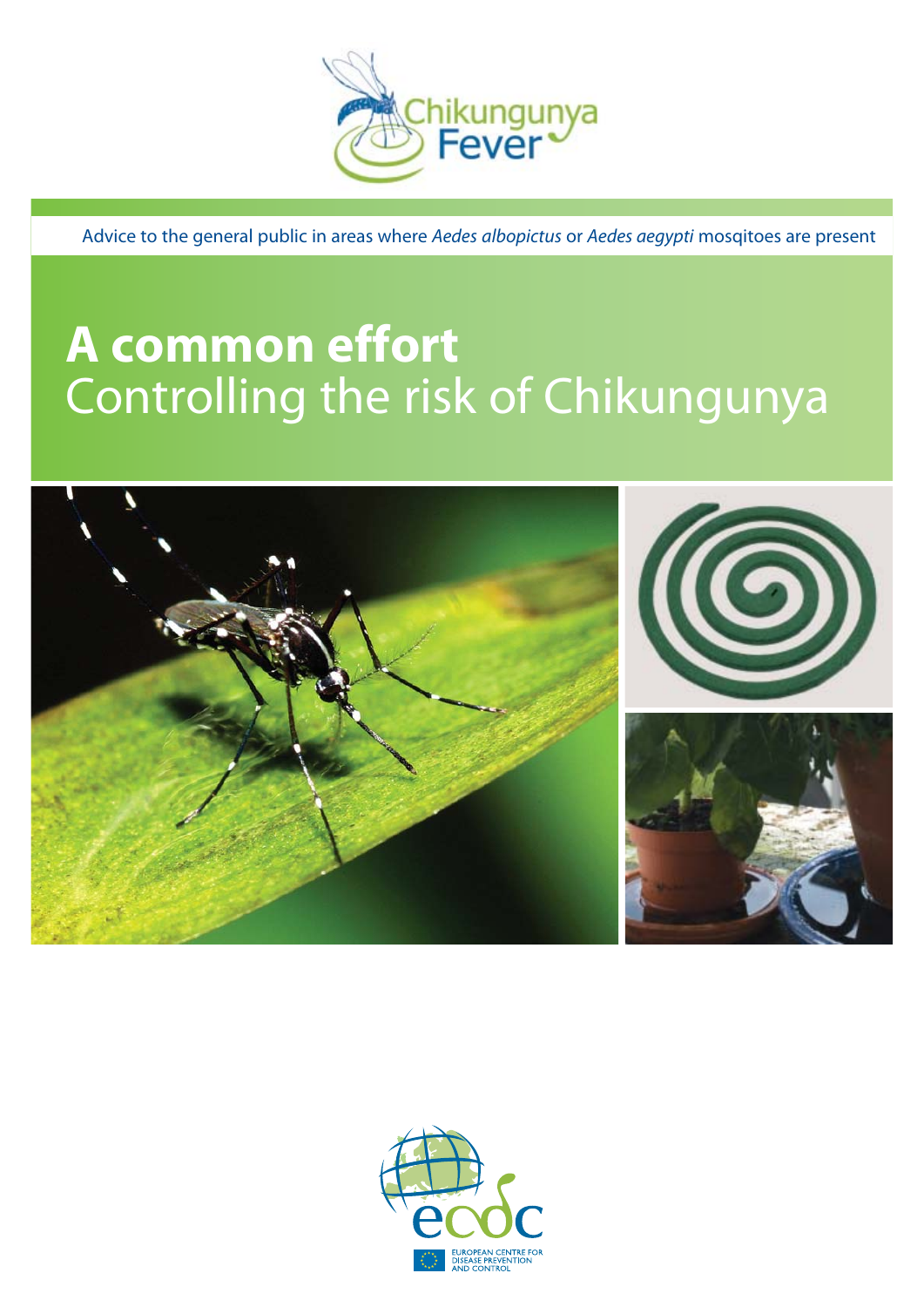# **CHIKUNGUNYA**

Chikungunya is a virus that is transmitted from human to human mainly by infected Aedes albopictus and Aedes aegypti mosquitoes (later referred to as Aedes mosquitoes). The virus causes sudden onset of high fever, severe joint pain, muscle pain and headache. While Chikungunya fever is usually non-fatal, a small number of patients may develop serious complications or chronic conditions.



# **How do humans become infected by Chikungunya?**

The virus is spread mainly by the bites of infected Aedes mosquitoes. These mosquito types are characterised by white stripes on their black bodies and legs.

**As no vaccine or medication is currently available to prevent or cure the infection, it is important to protect yourself from mosquito bites when staying in affected areas in order to prevent becoming infected.** 

#### **Common symptoms of Chikungunya:**

- sudden onset of high fever
- muscle pain

severe joint pain

headache

The symptoms appear on average 4 to 7 days (but can range from 1 to 12 days) after being bitten by an infected mosquito.

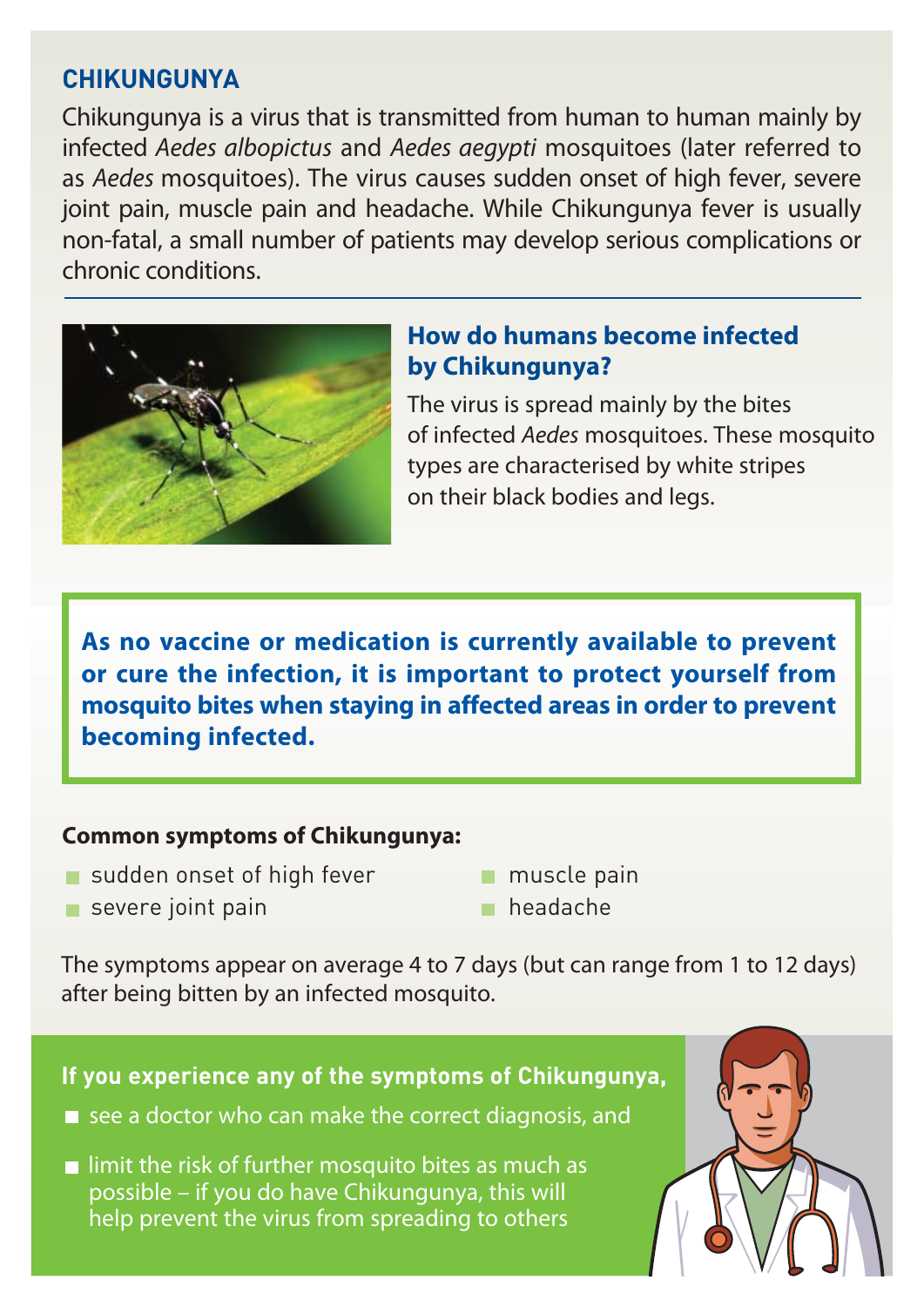## **How can I prevent becoming infected by Chikungunya?**

Chikungunya can best be avoided by limiting the risk of mosquito bites.



Read the notice on the repellent carefully before application **\***

**Pregnant women, people with immune disorders or severe chronic illnesses, and children** under 12 years should see their doctor to receive personalised recommendations on options for protection